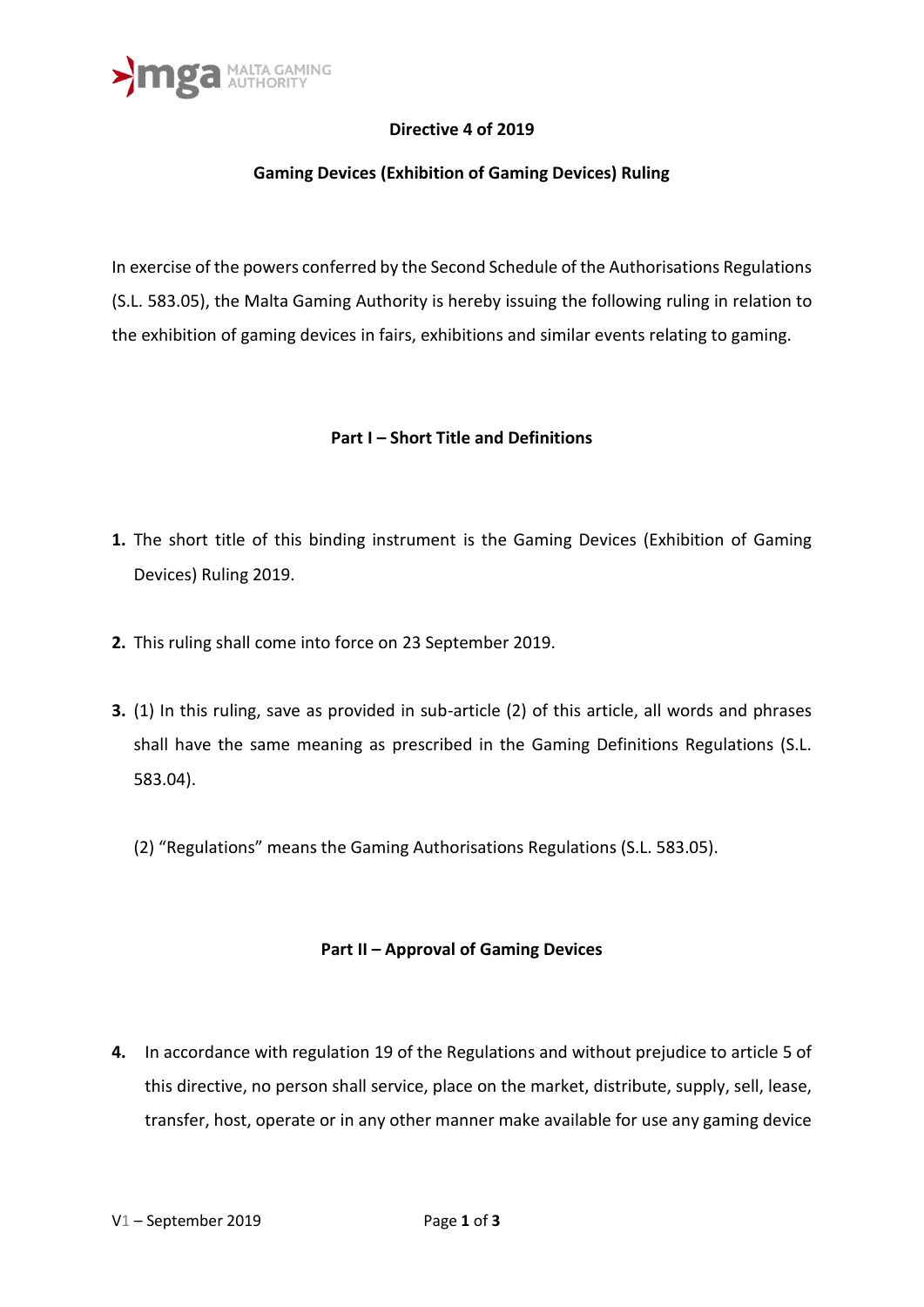>mga MALTA GAMING

or gaming system in the territory of Malta, unless such gaming device or system, as the case may be, has been approved or exempted from approval by the Authority.

## **Part III – Exhibition of Gaming Devices**

**5.** (1) Without prejudice to article 6 and article 7 of this directive, any person that wishes to exhibit gaming devices in fairs, exhibitions and similar events relating to gaming, shall be exempted from obtaining the relevant approval from the Authority.

(2) The exemption referred to in sub-article (1) shall be applicable in relation to gaming devices that are used solely for exhibition purposes and therefore, no gaming service shall be provided by means of such gaming devices, in the absence of the relevant approval being issued by the Authority.

# **Part IV – Notification Process**

- **6.** (1) Any person that wishes to exhibit gaming devices in fairs, exhibitions and similar events relating to gaming shall be required to obtain the approval of the Authority beforehand, by submitting the appropriate application form to the Authority, together with such ancillary documentation as may be required by the Authority.
	- (2) The application made pursuant to article 6 shall include the following information:
		- a) the number of gaming device/s that shall be exhibited;
		- b) a description of the gaming device/s that shall be exhibited;
		- c) information on the event in which the gaming device/s shall be exhibited, including the nature thereof, location and time period throughout which the gaming device/s shall be exhibited: